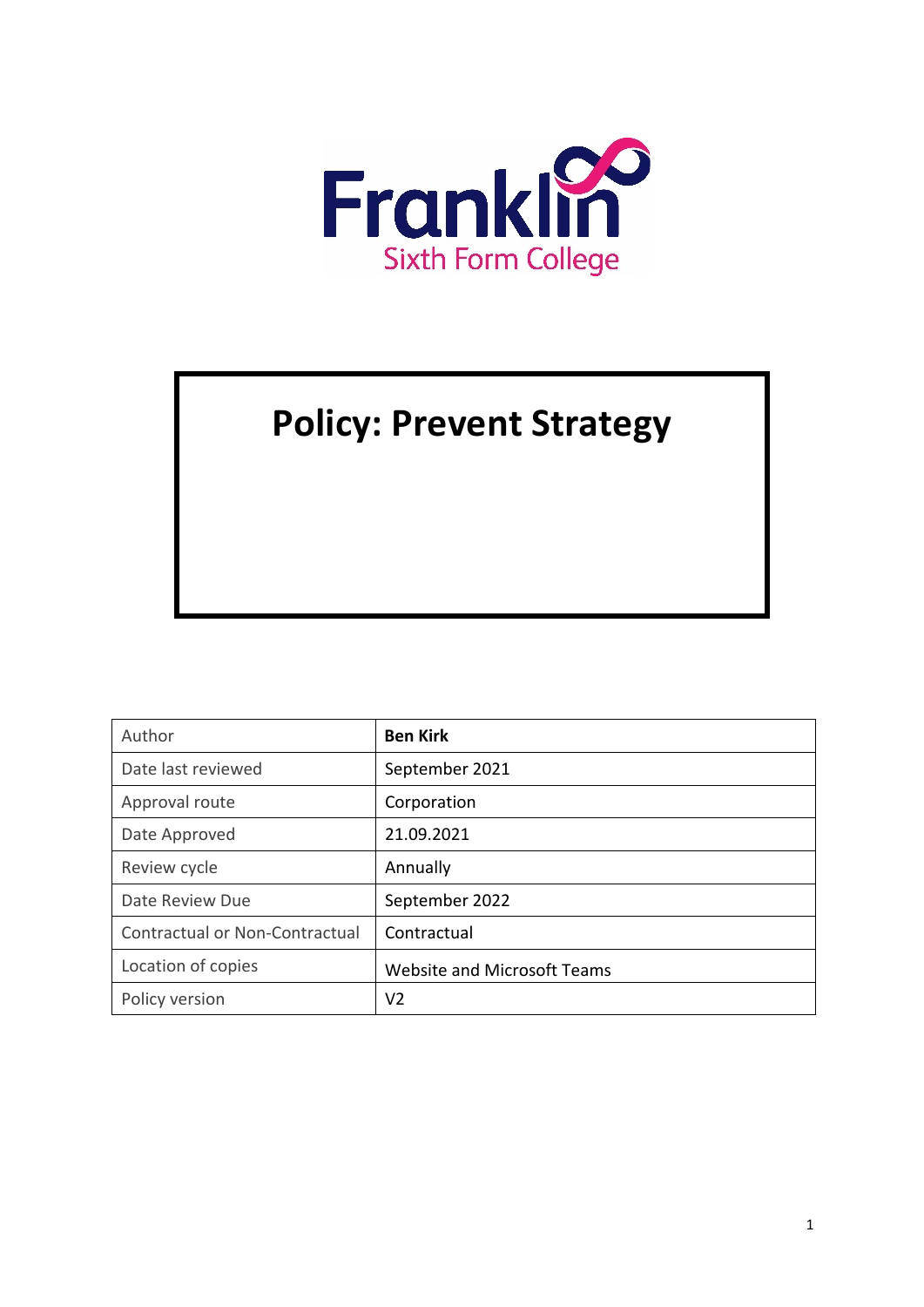## **Contents**

| 1. | Purpose                        |                                         | 3 |
|----|--------------------------------|-----------------------------------------|---|
|    | 2. Scope and legal definitions |                                         | 3 |
|    | 3. Policy statement            |                                         | 4 |
|    | 4. Policy References           |                                         | 8 |
|    | 4.1                            | Access to the policy                    |   |
|    | 4.2                            | <b>Quality and Assurance Monitoring</b> |   |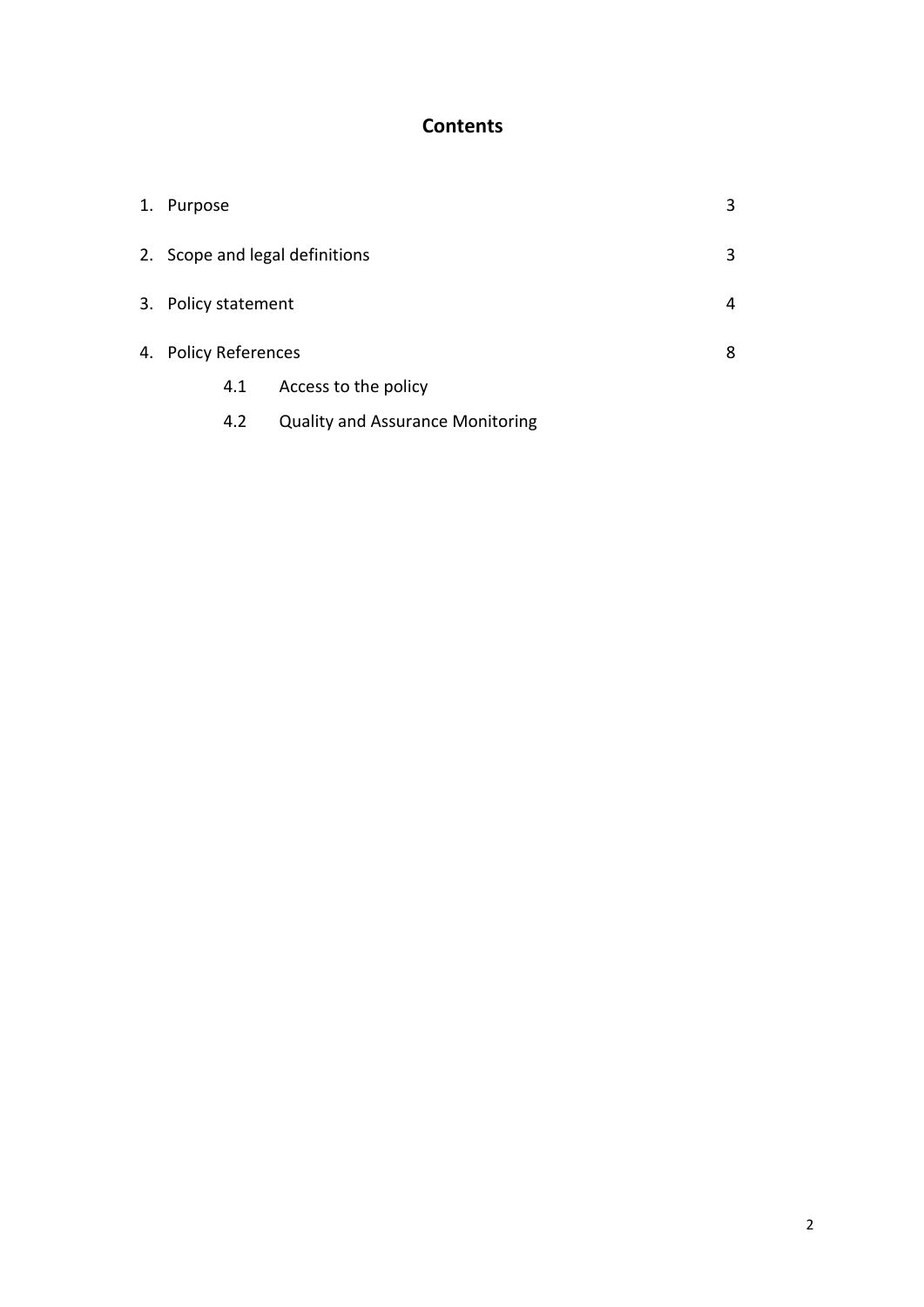## **PREVENT POLICY**

### **1. Purpose**

All staff, volunteers and trainees must be aware of the organisation's duty in terms of safeguarding children and young people against radicalisation as identified in the Government's Prevent Strategy. Everyone working, volunteering and training in the organisation is expected to uphold and promote the fundamental principles of British values, including democracy, the rule of law, individual liberty, mutual respect and tolerance of those with different faiths and beliefs. All staff, volunteers and trainees must be aware of the indicators of vulnerability that may put children/young people at risk of radicalisation and be prepared to report any concerns about individuals/groups to the safeguarding team.

## **2. Scope and legal definitions**

Section 21 of the Counter-Terrorism and Security Act 2015 (the Act) places a duty on certain bodies, listed in Schedule 3 to the Act, to have "*due regard to the need to prevent people from being drawn into terrorism*". The Act states that the authorities (including Further Education institutions) subject to the provisions must have regard to this guidance when carrying out the duty.

The College's *Prevent* work is intended to deal with all kinds of terrorist threats to the UK. Threats to safety and security originate from a range of extremist groups.

Extremist groups pose a continued threat to our safety and security.

Extremism is defined by the UK Government as *"vocal or active opposition to fundamental British values, including democracy, the rule of law, individual liberty and mutual respect and tolerance of different faiths and beliefs"* (UK Government, 2015).

The College's *Prevent* work depends on effective partnership. To demonstrate effective compliance with the duty, the College has ensured productive co-operation with the police and local authorities and co-ordination through existing multi-agency forums, for example the *Prevent Silver* partnership.

This strategy has been discussed with the Humberside Police Prevent Team. (Email: Prevent@Humberside.pnn.police.uk)

Critically, the College views *Prevent* as an additional aspect of its already well-established Safeguarding Policies and Procedures.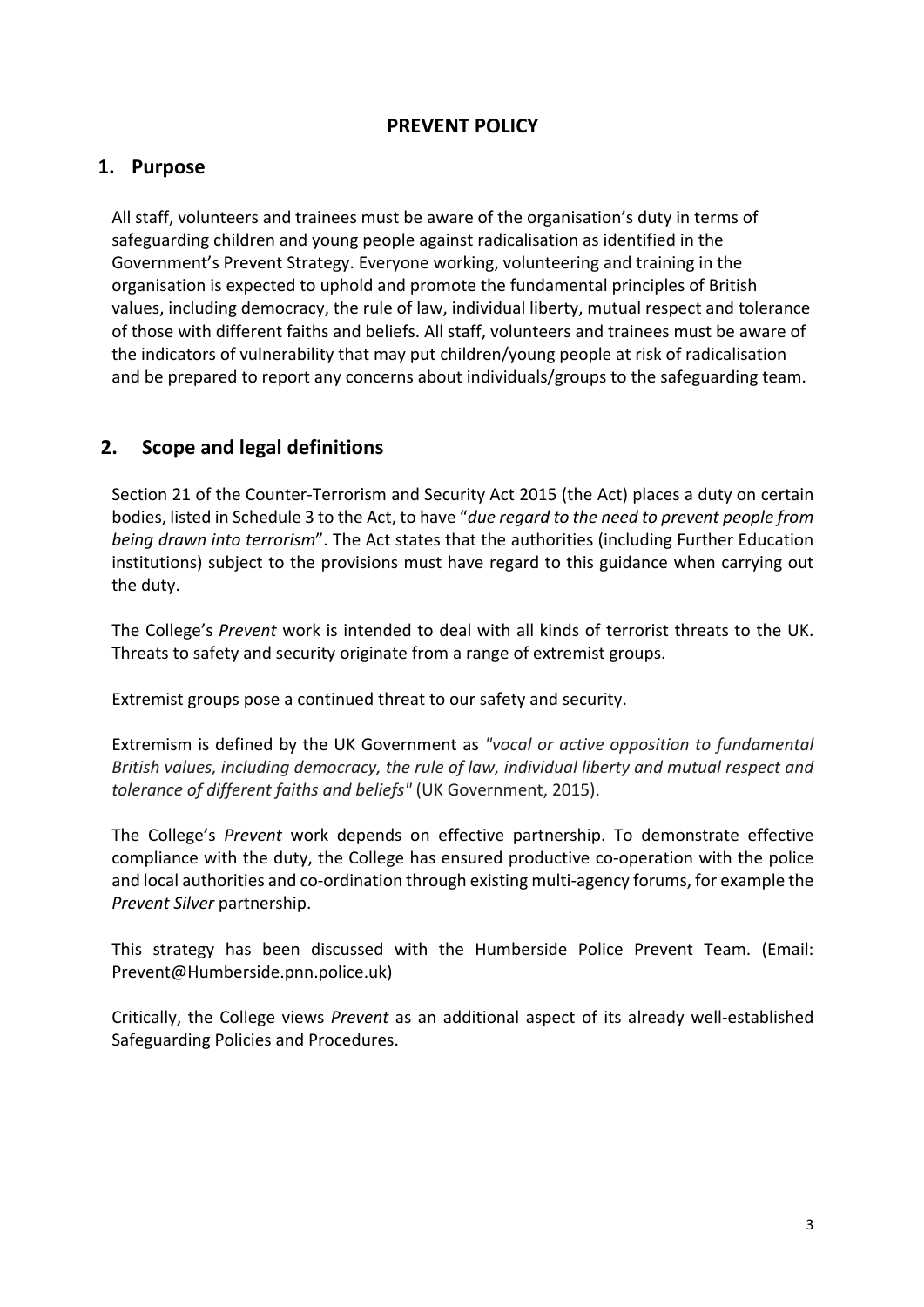## **3. Policy Statement**

The College recognises the need to provide appropriate training for staff involved in the implementation of this duty. Completion of Prevent training is compulsory for all staff before their employment commences. All staff also receive regular Prevent in-house training at least annually, placing the Prevent agenda within a local context and cascading information from the multi-agency Prevent Board meetings.

The College Leadership Team and Student Services Managers have received training to understand the Government rationale for *Prevent* and the channels for further action and referral (updated as required). The Prevent Lead sits on the Silver Prevent Committee for the South Humber region.

All College staff should understand what radicalisation means and why people may be vulnerable to it. They need to be aware of what we mean by the term "extremism" and the relationship between extremism and terrorism.

Staff need to know what measures are available to prevent people from becoming drawn into terrorism and how to challenge the extremist ideology that can be associated with it. They need to understand how to obtain support for people who may be being exploited by radicalising influences.

The College works with external partners to ensure that appropriate training programmes are delivered to staff and governors. Initial briefings and training have been led by *Prevent* specialists at Humberside Police.

Staff Training programmes will ensure that the following learning outcomes are addressed:

- All staff should understand the process and policies in place when vulnerability has been identified.
- All staff are aware of the internal referral systems if they have a concern.
- All staff should know when referrals should be made to the Channel programme, and how to use College processes to do this
- All staff should know how and where to get additional advice and support.
- All staff are aware of the local context in terms of risk levels for radicalisation.
- All staff are aware of the threat of online radicalisation, particularly after lockdowns and social isolation.

#### Information Sharing

The *Prevent* programme must not involve any covert activity against people or communities. However, specified authorities may need to share personal information to ensure, for example, that a person at risk of radicalisation is given appropriate support (for example on the Channel programme). Information sharing must be assessed on a case-by-case basis and is governed by legislation. To ensure the rights of individuals are fully protected, the College ensures that information-sharing agreements are in place at a local level.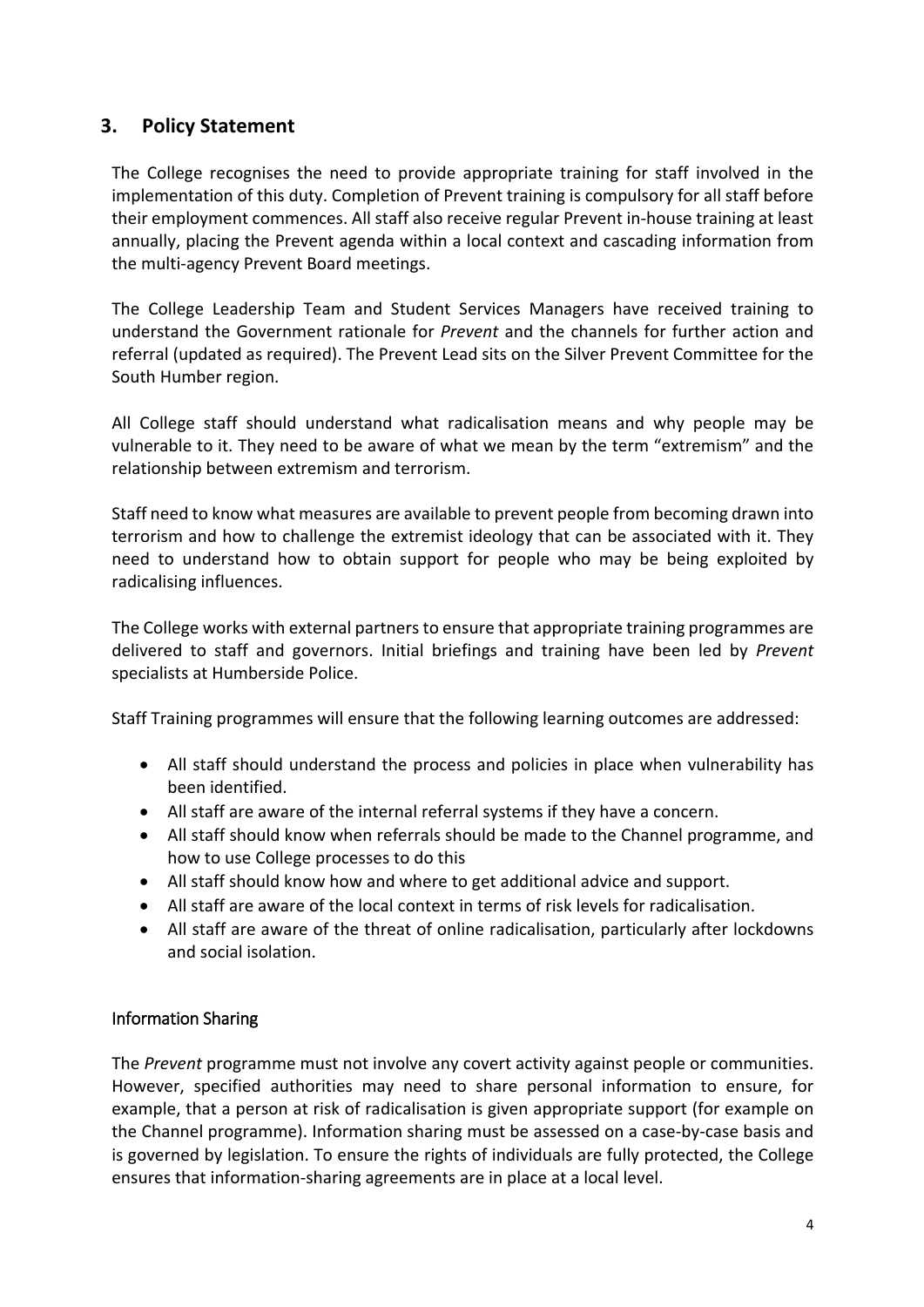When considering sharing personal information, the College should take account of the following:

- **Necessity and proportionality**: personal information should only be shared where it is strictly necessary to the intended outcome and proportionate to it. Key to determining the necessity and proportionality of sharing information will be the professional judgement of the risks to an individual or the public.
- **Consent:** wherever possible the consent of the person concerned should be obtained before sharing any information about them.
- **Power to share:** the sharing of data by public sector bodies requires the existence of a power to do so, in addition to satisfying the requirements of the Data Protection Act 1998 and the Human Rights Act 1998.
- **Data Protection Act and the Common Law Duty of Confidentiality (General Data Protection Regulation GDPR):** in engaging with non-public bodies, the specified authority should ensure that they are aware of their own responsibilities under the Data Protection Act.

#### Disclosure and Referrals

Where a member of staff has any concerns about a student, as a matter of urgency they should refer the matter to Ben Kirk or Jo North (Designated Safeguarding Lead or Manager) or, in his absence, a member of the Safeguarding Team or College Leadership Team. There may be some circumstances where the College, in the course of *Prevent*-related work, identifies someone who may already be engaged in illegal terrorist-related activity. People suspected of being involved in such activity should be referred to the police by the Designated Safeguarding Lead or her delegated alternative.

#### Prevent Compliance

The College fully recognises its role in helping prevent people being drawn into terrorism, which includes not just violent extremism but also non-violent extremism, which can create an atmosphere conducive to terrorism and can popularise views that terrorists exploit.

The College understands that radicalisation is usually a process not an event. During that process, behaviours as well as opinions are likely to change. These changes may be apparent to the friends, families and work colleagues of the person concerned.

It is a condition of funding that as a further education provider, the College must comply with relevant legislation and any statutory responsibilities associated with the delivery of education and safeguarding of children and young adults.

The *Prevent* Strategy is to be implemented in a proportionate and risk-based way ensuring that opportunities in the Further Education curriculum are used to promote the British values to learners. British values are defined as "*democracy, the rule of law, individual liberty and mutual respect and tolerance for those with different faiths and beliefs*". These values are clearly mapped in tutorial programmes.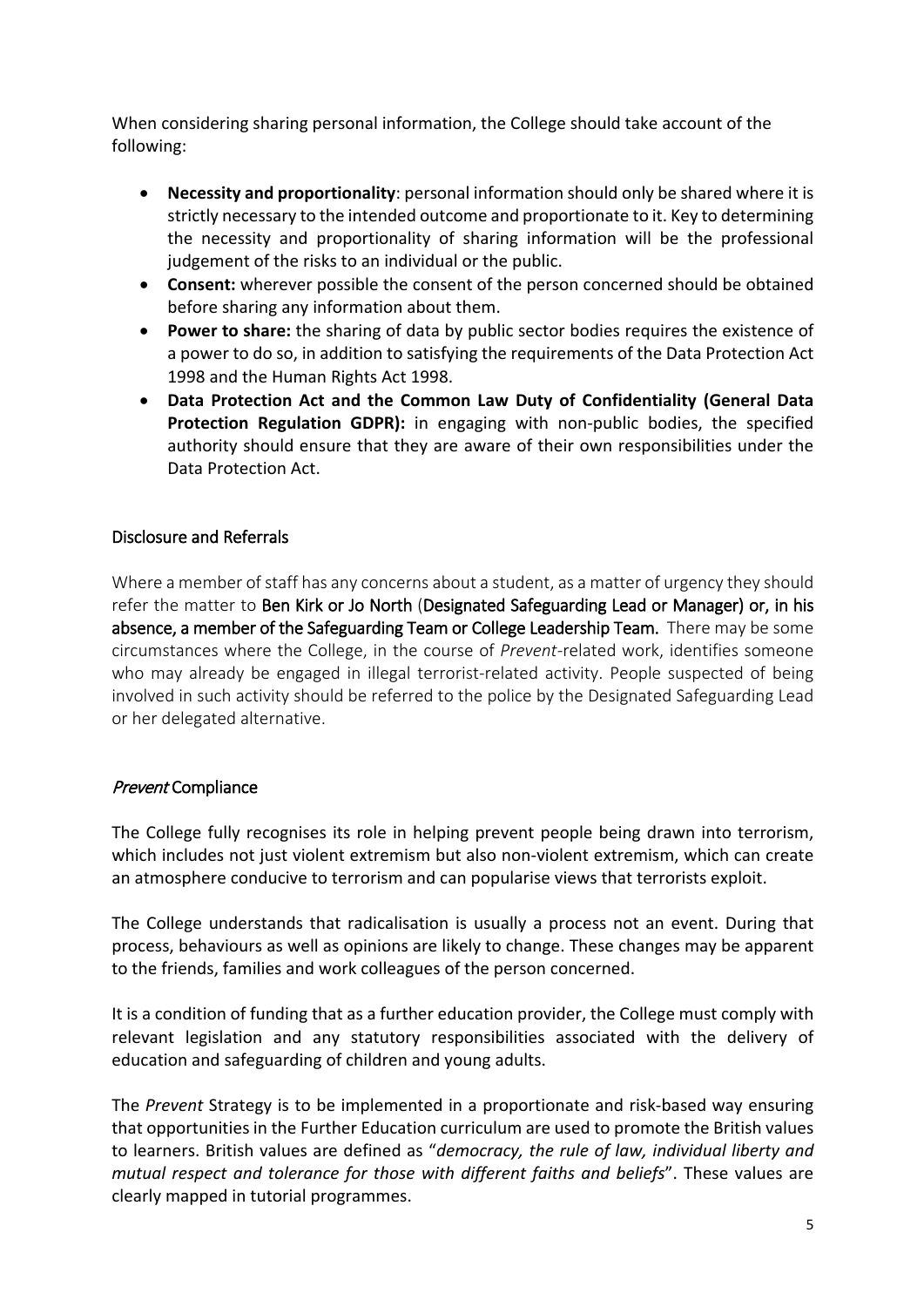The College will encourage young people to respect others with particular regard to the protected characteristics set out in the Equality Act 2010.

Young people will be taught about radicalisation and extremism as a part of the tutorial programme and informed of how to report any extremist content they may see online.

The *Prevent* work undertaken at the College will be closely aligned with the existing Safeguarding procedures.

The College already has robust procedures both internally and externally for sharing information about vulnerable individuals. Any concerns about a student at risk of radicalisation, should be made as a Safeguarding referral. This must be passed to the Designated Safeguarding Lead as a matter of urgency.

The Designated Safeguarding Lead will decide upon whether a referral to an external agency is appropriate. Various information sharing agreements with agencies are in place. Where appropriate and legal to do so, the College will always share information with other institutions and key partners, such as the local *Prevent Silver* group.

The Corporation ensures that safeguarding arrangements take into account the procedures and practice of the local authority as part of the inter-agency safeguarding procedures set up by the Local Safeguarding Children Board (LSCB). The College has a Safeguarding policy (which includes the *Prevent* duty) in accordance with government guidance and the College ensures that it abides by locally agreed inter-agency procedures put in place by the LSCB and *Prevent* coordinators across the authority.

The Corporation will ensure that the College's *Prevent* Strategy complies with the *Prevent* duty as set out in the Counter Terrorism and Security Act 2015 and will scrutinise practice in the College, making sure that the policies and procedures in place are followed to prevent people being drawn into terrorism and extremism.

The Safeguarding Link Governor is fully aware of the *Prevent* Strategy, and holds the Designated Safeguarding Lead to account in this.

The Corporation receives training related to the *Prevent* duty and the College's Strategy, and regular updates are provided to the board.

Governors must exemplify in their conduct the British values of democracy, the rule of law, individual liberty and mutual respect and tolerance for those with different faiths and beliefs.

Governors will ensure that they and the College actively engage with other sectors and partners to comply with and carry out the *Prevent* duty.

#### Prevent risk assessment and outside speakers

The College takes seriously its responsibility to exclude those promoting extremist views that support or are conducive to terrorism. Outside speakers who are deemed to have extremist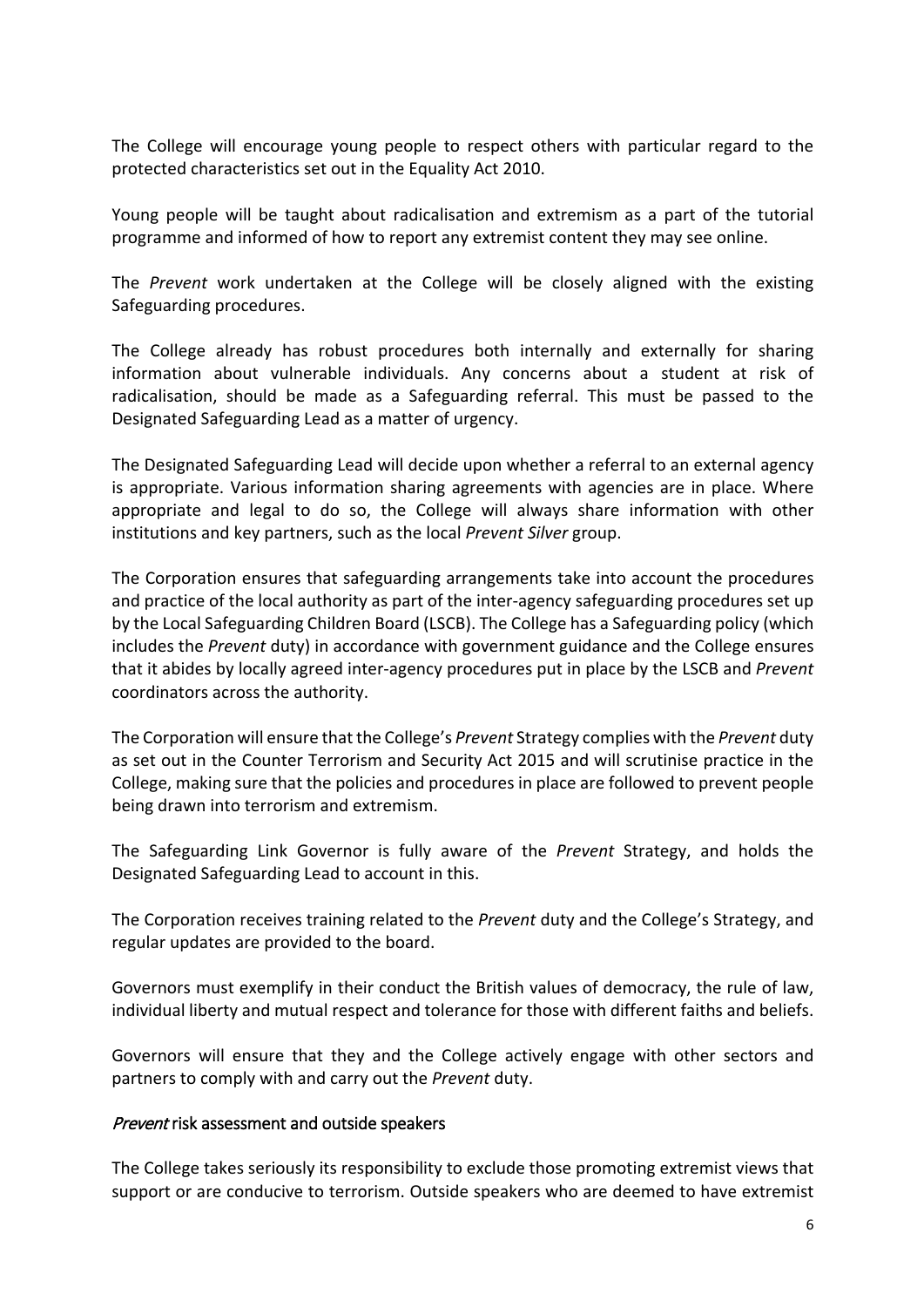views will not be invited into the College.

The College has a robust system for assessing and rating risks associated with any planned events and visiting speakers, providing evidence to suggest whether an event should proceed, be cancelled or whether mitigating action is required (for example a member of staff alerting the further education *Prevent* coordinators to concerns in relation to a guest speaker).

All events and speakers are assessed and approved by the College Leadership Team (CLT)

The College Leadership Team (CLT) may ask to see the content of speaker's materials prior to the event, including an outline of the topics to be discussed and sight of any presentations, footage to be broadcast, etc.

All visiting speakers will be supervised by a member of the College's staff, who are expected to interject or stop an event if they feel that the speaker is promoting extremist views or inequality in any form. This is also in line with the College's Freedom of Speech and Expression policy in order to prevent people from being drawn into terrorism and extremism, including non-violent extremism (point 12(d) in the Freedom of Speech and Expression Policy). Staff are required to book events using FIS (Visitors) with sufficient notice to allow the College Leadership Team to undertake checks and for cancellation to take place if necessary.

#### **Online and e-Safety**

The College uses filtering as a means of restricting access to harmful content. The College filtering systems are Smoothwall UTM. This ensures that websites promoting extremist views and encouraging the radicalisation of young people are automatically blocked. In addition to this, the CILT team and the Learning Centre Manager continuously monitor activity on the network surveillance software.

The College has policies relating to the use of IT on the premises. IT policies and procedures contain specific reference to the *Prevent* duty. As some young people and staff may be using IT in the course of their learning, and this may involve research relating to terrorism and counter-terrorism, the College has clear policies in place to identify and address instances where online materials are accessed for curriculum purposes.

#### **Contemplation Facilities**

The College has a bookable contemplation room. There are clear procedures set out to ensure the room is used respectfully and safely and the monitoring of the room is managed by College Services.